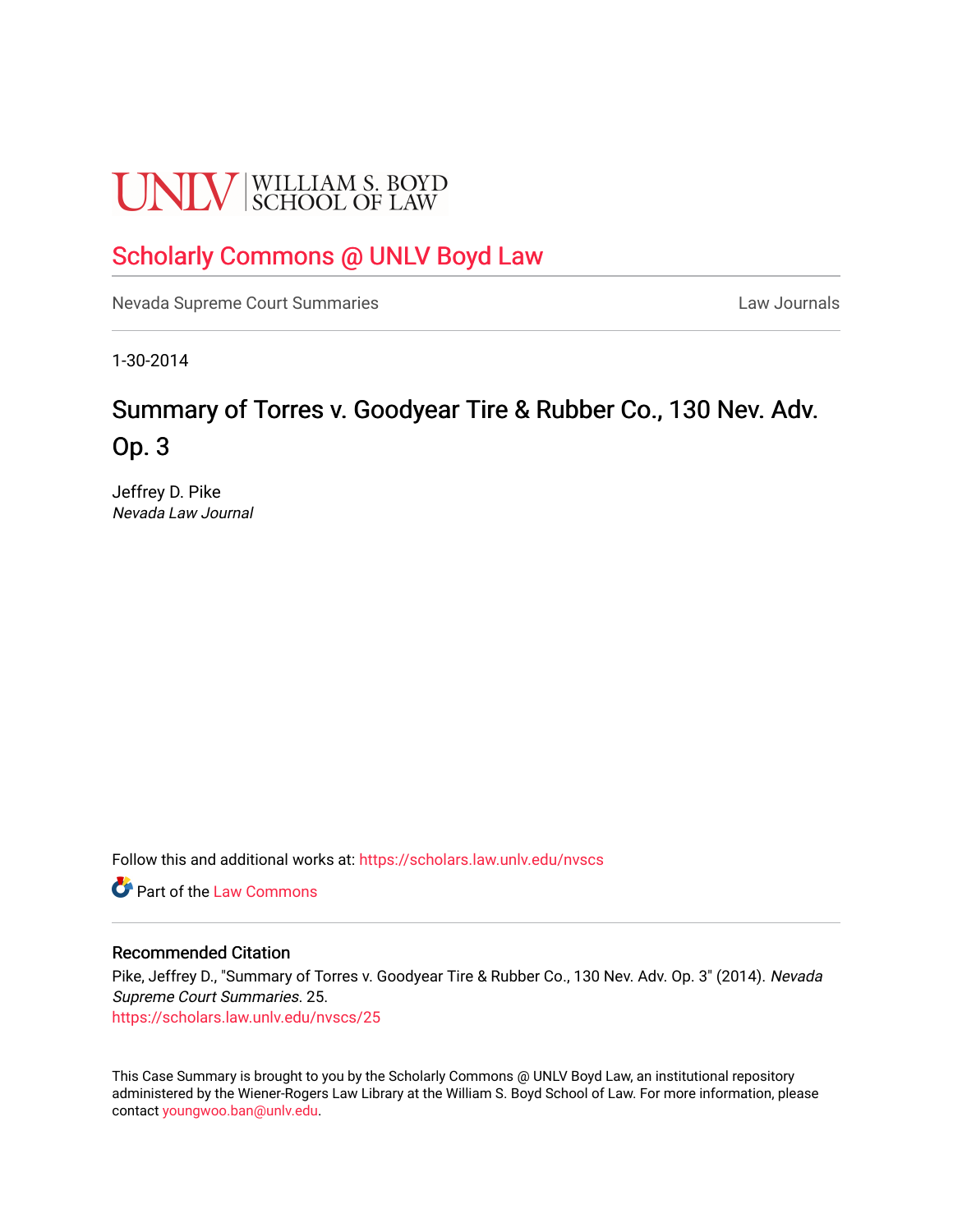*Torres v. Goodyear Tire & Rubber Co.*, 130 Nev. Adv. Op. 3 (Jan. 30, 2014) 1

### CIVIL LAW: JUDGMENT STATUTORY INTEREST

#### **Summary**

The Court determined whether NRS 17.130(2) authorizes compound interest on judgments.

#### **Disposition**

NRS 17.130(2) only allows simple interest on judgments.

#### **Factual and Procedural History**

While the Torres family and friends ("Appellants") were traveling in a rental vehicle, the vehicle's Goodyear tire separated causing the vehicle to crash, killing several people, and severely injuring several others. After Appellants obtained judgment against Goodyear for damages, the parties settled, but Appellants reserved the right to seek compound interest on the judgment. Goodyear paid the judgment plus simple interest.

Appellant's moved the district court for compound interest which the district court denied holding that NRS 17.130(2) only authorizes simple interest. Appellants appealed arguing that NRS 17.130(2) authorizes compound interest on judgments because the statute says the rate is to be "adjusted accordingly" twice per year and does not specify the rate is "per annum."

#### **Discussion**

NRS 17.130(2) provides a default interest rate on judgments where another statute does not apply or there is no agreement between the parties providing interest.<sup>2</sup> Under NRS 17.130(2), the default interest rate on judgments is "equal to the prime rate at the largest bank in Nevada . . . on January 1 or July 1 . . . immediately preceding the date of judgment, plus 2 percent," and the interest rate "must be adjusted accordingly on each January 1 and July 1 thereafter until the judgment is satisfied."<sup>3</sup>

The Court held that when the statute is read as a whole the plain meaning of the phrase "adjusted accordingly" only means the interest rate is to be adjusted. "Adjusted accordingly" does not mean that the principal is to be adjusted.

The Court then rejected Appellant's argument that the statute allows compound interest because the legislature did not include the phrase "per annum." The Court reasoned that "per annum" may sufficiently indicate the interest is simple, but the legislature is not required to use these words to make interest simple. The Court concluded that NRS 17.130(2) did not contain any language authorizing compounded interest, so its plain meaning unambiguously allows only simple interest on judgments.

 

<sup>1</sup>

 $^1$  By Jeffrey D. Pike.<br><sup>2</sup> NEV. REV. STAT. 17.130(2) (2013).

<sup>3</sup> *Id.*